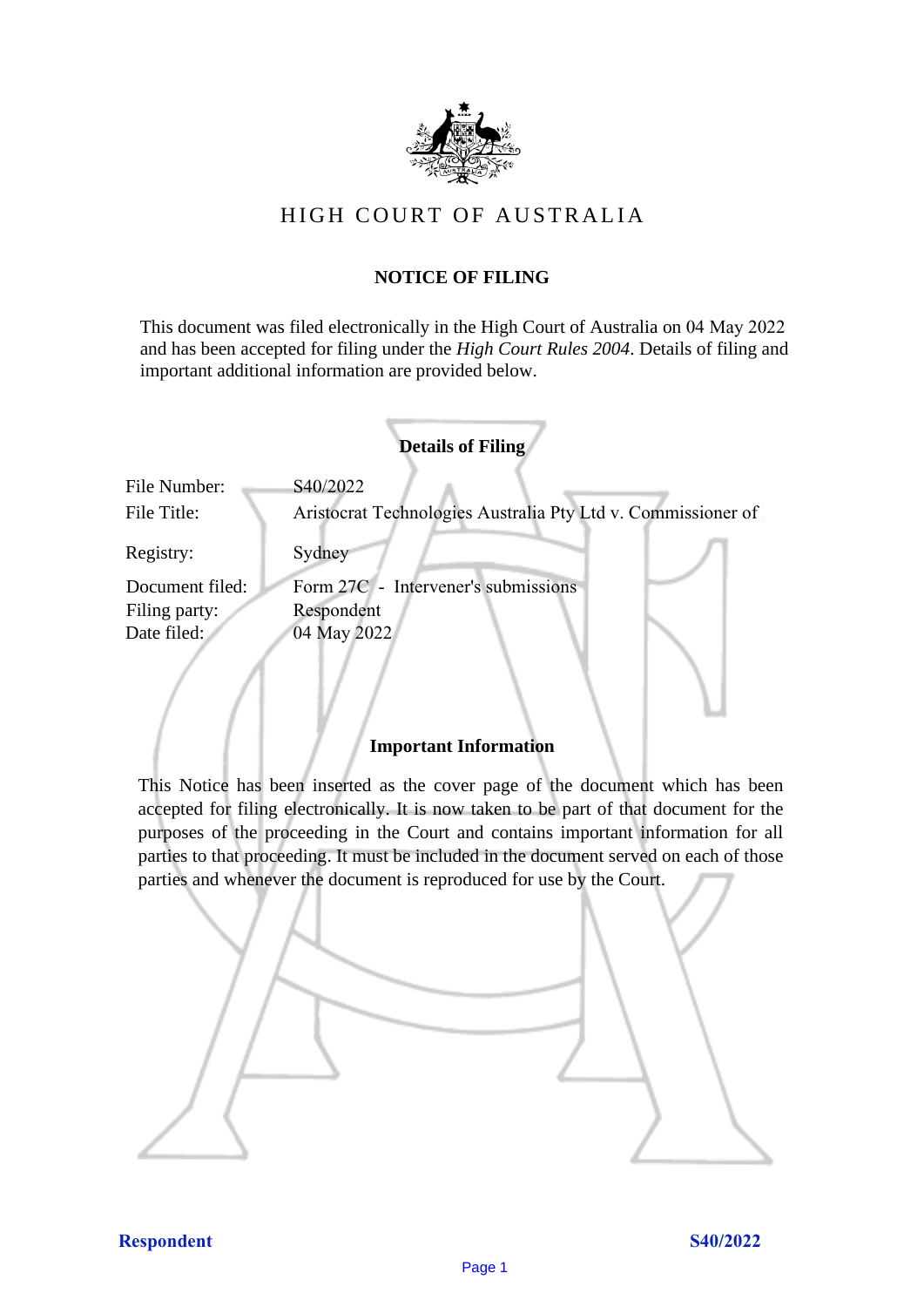#### \$40/2022

#### IN THE HIGH COURT OF AUSTRALIA IN THE HIGH COURT OF AUSTRALIA SYDNEY REGISTRY No. S40 of 2022

#### BETWEEN: ARISTOCRAT TECHNOLOGIES AUSTRALIA PTY LTD BETWEEN: ARISTOCRAT TECHNOLOGIES AUSTRALIA PTY LTD (ACN 001 660 715) (ACN 001 660 715) Appellant Appellant

10 and 10and the contract of the contract of the contract of the contract of the contract of the contract of the contract of the contract of the contract of the contract of the contract of the contract of the contract of the cont

> COMMISSIONER OF PATENTS COMMISSIONER OF PATENTS Respondent Respondent

#### INTERVENER'S SUBMISSIONS INTERVENER'S SUBMISSIONS

#### **Part I:** Part I:

1. I certify that this submission is in a form suitable for publication on the internet. 1. I certify that this submission is in <sup>a</sup> form suitable for publication on the internet.

# 20 **Part II:**

2. The Fédération Internationale des Conseils en Propriété Intellectuelle (**FICPI**) seeks 2. The Fédération Internationale des Conseils en Propriété Intellectuelle (FICPI) seeks to make the following submissions as *amicus curiae* for the hearing of the Appellant's appeal in this proceeding. Appellant's appeal in this proceeding.

### **Part III**: Part HI:

- 3. FICPI wishes to make submissions with respect to the position under US law, and as FICPI wishes to make submissions with respect to the position under US law, and as it is practised in that jurisdiction, on the requirement for patent eligible subject it is practised in that jurisdiction, on the requirement for patent eligible subject matter. The Appellant describes that position as *"in chaos"*: Appellant's appeal matter. The Appellant describes that position as "in chaos": Appellant's appeal submissions filed 20 April 2022 (AS) at [43]. FICPI's proposed submissions, set out below, support that sentiment. below, support that sentiment. 3.
- 30 4. FICPI was founded in 1906 and is a professional body with more than 5,000 FICPI was founded in 1906 andis <sup>a</sup> professional body with more than 5,000 members from about 80 countries and regions around the world. FICPI represents members from about 80 countries and regions around the world. FICPI represents the interests of intellectual property attorneys in private practice and is driven by a the interests of intellectual property attorneys in private practice and is driven by <sup>a</sup> shared interest among like-minded professionals to promote common solutions and shared interest among like-minded professionals to promote common solutions and advocacy in respect of intellectual property issues. FICPI liaises with national and advocacy in respect of intellectual property issues. FICPI liaises with national and regional IP offices as well as other groups, such as the World Intellectual Property regional IP offices as well as other groups, such as the World Intellectual Property Organisation, to provide input from the perspective of IP users, being the clients of FICPI members, in relation to intellectual property protection, and to foster FICPI members, in relation to intellectual property protection, and to foster RESPONDED OF AUSTRALLA<br>
SECOND AND SECOND SAUSTRALLA<br>
SYDNEY REGISTRY<br>
SETWEEN. ARESTOCRAT TECHNOLOGIES AUSTRALLA PTY. LTD<br>
SETWEEN. ARESTOCRAT TECHNOLOGIES AUSTRALLA PTY. LTD<br>
10<br>
COMMISSIONER OF PATENTS<br>
10<br>
10<br>
10<br>
11: 30. 4.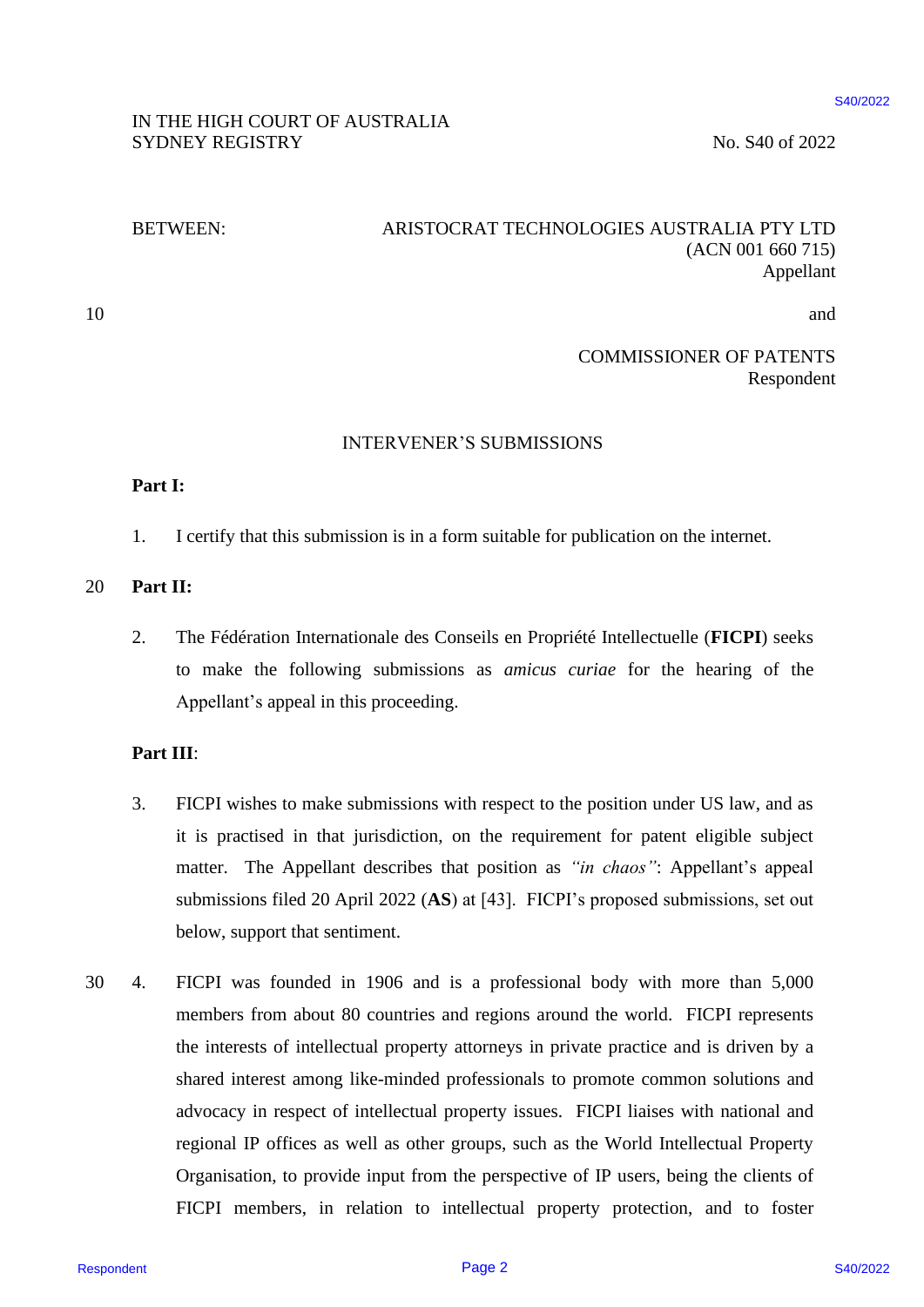international co-operation within the profession of intellectual property attorneys. international co-operation within the profession of intellectual property attorneys. FICPI members serve clients ranging from individuals and small businesses, to large FICPI members serve clients ranging from individuals and small businesses, to large multinationals, as well as universities, government and non-government bodies and multinationals, as well as universities, government and non-government bodies and other organisations that require representation in patent, trade mark, design, copyright, trade secrets and other forms of IP. copyright, trade secrets and other forms of IP.

- 5. FICPI members engage with each other through FICPI's committee structure and, in FICPI members engage with eachother through FICPI's committee structure and, in the course of their work, in the prosecution of their clients' patent applications and the course of their work, in the prosecution of their clients' patent applications and patents in numerous jurisdictions. These practices afford FICPI members the ability patents in numerous jurisdictions. These practices afford FICPI members the ability to become familiar with the legal principles, and their application, in jurisdictions to become familiar with the legal principles, and their application, in jurisdictions 10 outside the country in which they principally work. outside the countryin which they principally work. 5.
- 6. FICPI members, through the various Commission d'Etude et Travail (ie. Study and FICPI members, through the various Commission d'Etude et Travail (ie. Study and Work Committees, known as **CET**s), represent manufacturers and developers of a Work Committees, known as CETs), represent manufacturers and developers of a kaleidoscope of inventions, including inventions implemented on computers, which kaleidoscope of inventions, including inventions implemented on computers, which are then sought to be patented across multiple jurisdictions. Relevant to the issues in are then sought to be patented across multiple jurisdictions. Relevant to the issues in the present appeal, FICPI's 'CET 6' considers software, high-tech and computer-the present appeal, FICPI's 'CET 6' considers software, high-tech and computerrelated issues facing innovators in these areas. CET 6 comprises FICPI members related issues facing innovators in these areas. CET 6 comprises FICPI members from around the world. CET 6 is also responsible for monitoring and staying current with trends around the world related to patent subject matter eligibility issues with trends around the world related to patent subject matter eligibility issues affecting these technology areas, including judicial pronouncements on patentability. affecting these technology areas, including judicial pronouncements on patentability. international co-operation within the profession of intellectual peoptry atomeys.<br>
11CP imendent-serve clients ranging from intel visuals and smith basis and intellectually and smith basis and<br>
intellectually as well as u 6.
- 20 7. CET 6 is the principal voice and authority within FICPI on issues and trends related to all emerging digital technologies and IP practice-related issues for practitioners to all emerging digital technologies and IP practice-related issues for practitioners representing clients in these technology fields. The views expressed in these submissions on behalf of FICPI essentially reflect the work undertaken, and views submissions on behalf of FICPI essentially reflect the work undertaken, and views held, by CET 6 in recent years in its evaluation and assessment of patent subject matter eligibility issues affecting software, high-tech and computer-related matter eligibility issues affecting software, high-tech and computer-related innovations. innovations. 20 7.
	- 8. FICPI considers it is therefore in a unique position to make submissions with respect FICPI considers it is therefore in <sup>a</sup> unique position to make submissions with respect to: to: 8.
- (a) The position under US law, and as it is practised in that jurisdiction, on the (a) The position under US law, and as it is practised in that jurisdiction, on the 30 requirement for patent eligible subject matter, in particular with respect to requirement for patent eligible subject matter, in particular with respect to inventions that are implemented on computers; and inventions that are implemented on computers; and

10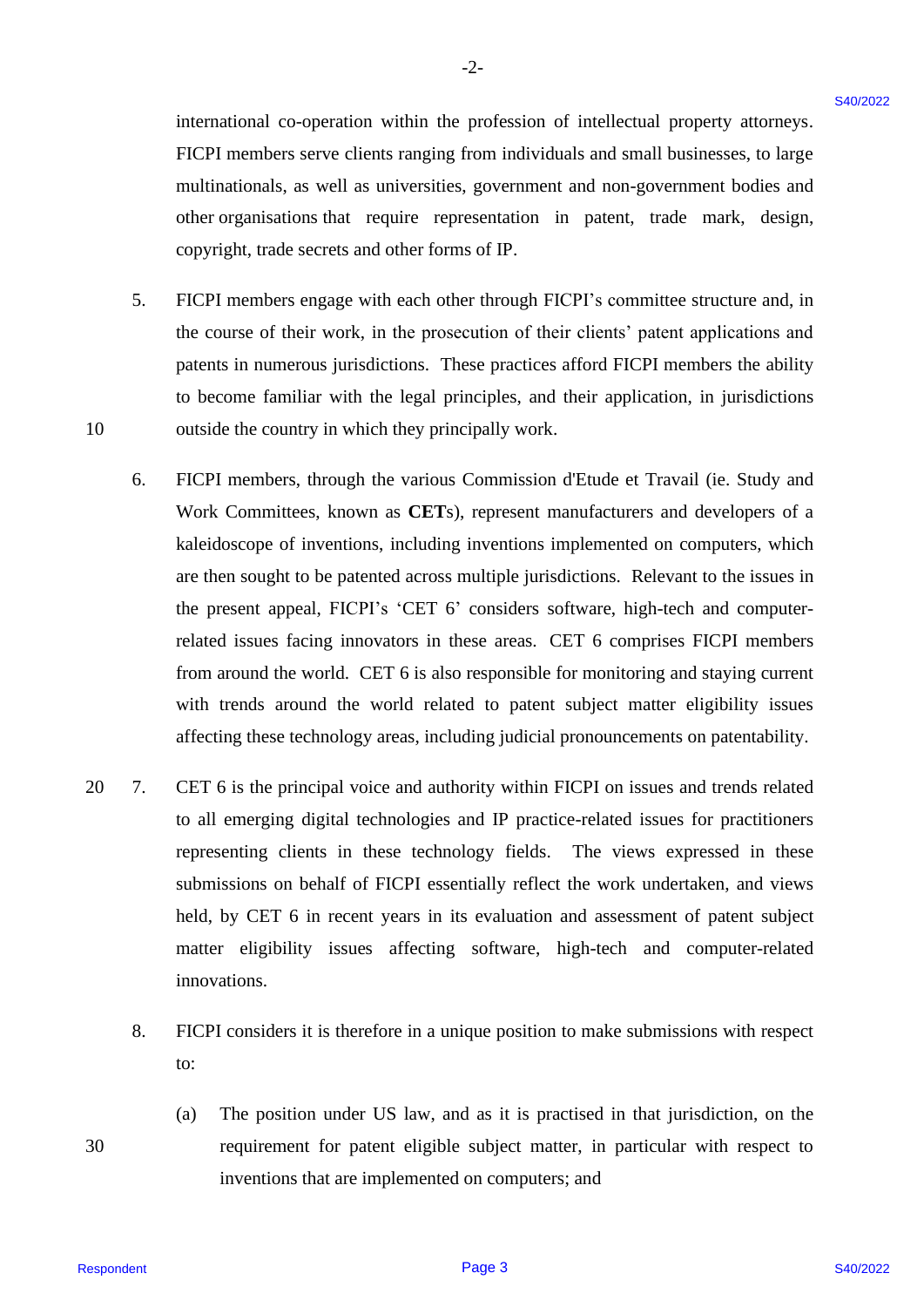(b) The concerns held by FICPI members with respect to the application of the (b) The concerns held by FICPI members with respect to the application of the Full Federal Court's test in *Commissioner of Patents v Aristocrat Technologies Australia Pty Limited* [2021] FCAFC 202 (*Aristocrat*) for patentability of Australia Pty Limited [2021] FCAFC 202 (Aristocrat) for patentability of computer-implemented inventions. computer-implemented inventions.

-3- -3-

#### **Part IV**: Part IV:

- 9. *Introduction*: FICPI supports the Appellant's appeal generally because FICPI 9. Introduction: FICPI supports the Appellant's appeal generally because FICPI considers (a) the decision in *Aristocrat* is inconsistent with authority of this Court, *(b)* incorrectly introduces into the threshold for patentable subject matter concepts (b) incorrectly introduces into the threshold for patentable subject matter concepts that overlap with the novelty and inventive step requirements, and  $(c)$  is inconsistent 10 with Article  $27(1)$  of the TRIPS Agreement<sup>1</sup> by limiting (or restricting) the patentability of products and processes in all fields of technology. Further, FICPI supports the Appellant's summary of the US position at AS [40]-[43]. supports the Appellant's summary of the US position at AS [40]-[43].
	- 10. FICPI joins with Appellant and IPTA: In addition to AS, FICPI has been provided with the submissions proposed to be made in this appeal by the Institute of Patent and Trade Mark Attorneys of Australia (IPTA). With respect to matters (a), (b) and *(c)* referred to above, FICPI supports the submissions made by the Appellant and (c) referred to above, FICPI supports the submissions made by the Appellant and IPTA with respect to those matters (to the extent their respective submissions address IPTA with respect to those matters (to the extent their respective submissions address those matters). those matters).
- 11. As to matter *(c)*, FICPI wishes to add and draw attention to the position in New 11. As to matter (c), FICPI wishes to add and draw attention to the position in New 20 Zealand. As with Australia, New Zealand is a signatory to the TRIPS Agreement. 20 Zealand. As with Australia, New Zealand is <sup>a</sup> signatory to the TRIPS Agreement. Article 27(1) of the TRIPS Agreement provides that "patents shall be available for *any inventions, whether products or processes, in all fields of technology, provided*  any inventions, whether products or processes, in all fields of technology, provided *that they are new, involve an inventive step and are capable of industrial*  that they are new, involve an inventive step and are capable of industrial application". Paragraphs (2) and (3) of Article 27(1) provide that a member may exclude certain treatments or processes from patentability via their local legislation. exclude certain treatments or processes from patentability via their local legislation. (b) The concerns hadd by FICPI ancientes with respect to the application of the full freehead Contributed CO21 REAT Control Treates in Consequence in the control of the Anti-Treate in Consequence in the consequence of the
	- 12. In 2013, a new *Patents Act* was enacted in New Zealand to replace the *Patents Act*  12. In 2013, <sup>a</sup> new Patents Act was enacted in New Zealand to replace the Patents Act *1953*. Prior to the enactment of the new *Act*, inventions directed to computer 1953. Prior to the enactment of the new Act, inventions directed to computer programs were deemed patentable subject matter provided they produced a programs were deemed patentable subject matter provided they produced <sup>a</sup>

<sup>&</sup>lt;sup>1</sup> World Trade Organisation Agreement on Trade-Related Aspects of Intellectual Property Rights made at Marrakesh on 15 April 1994 (**TRIPS Agreement**). Marrakesh on 15 April 1994 (TRIPS Agreement).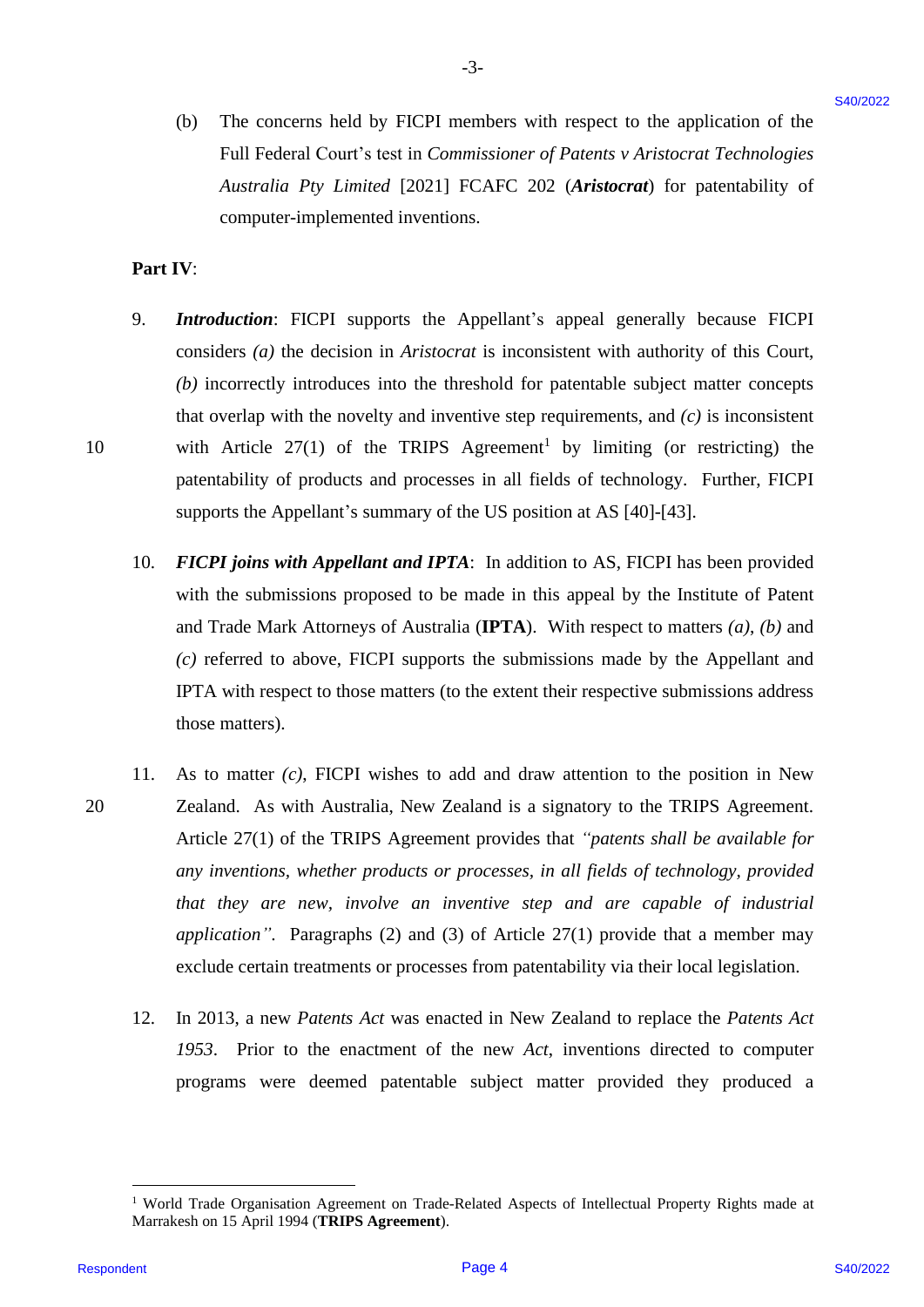commercially useful effect in accordance with the principles enunciated in NRDC<sup>2</sup> and *GEC*<sup>3</sup> with respect to manner of manufacture.<sup>4</sup>

-4- -4-

- 13. However, the *Patents Act 2013* now provides that computer programs are considered However, the Patents Act 2013 now provides that computer programs are considered "not an *invention and not a manner of manufacture*"<sup>5</sup>, and that a claim in a patent (or patent application) *"relates to a computer program as such"* if the actual (or patent application) "relates to <sup>a</sup> computer program as such" if the actual contribution made by the alleged invention lies solely in it being a computer contribution made by the alleged invention lies solely in it being a computer program.<sup>6</sup> This "as such" exclusion was included to make the legislation consistent with New Zealand's obligations under the TRIPS Agreement. <sup>7</sup> The UK, also a with New Zealand's obligations under the TRIPS Agreement.' The UK, also <sup>a</sup> signatory to the TRIPS Agreement, has a similar provision which excludes computer signatory to the TRIPS Agreement, has a similar provision which excludes computer 10 programs from patentability: see *Patents Act 1977*, s1(2)(c). programs from patentability: see Patents Act 1977, s1(2)(c). conumecially useful effect in accordance with the principles conteined at *NRDC*<br>
and  $G/C^4$  with respect to manner of meantlement.<sup>1</sup><br>
Theorem, the Potents Ad 2024 coe provides that except meantless that the chain is a 13.
	- 14. FICPI wishes to draw attention to the fact that in order to remove *"computer* FICPI wishes to draw attention to the fact that in order to remove "computer*programs as such"* from patentability, and thereby carve such inventions out from programs as such" from patentability, and thereby carve such inventions out from the breadth of operation of the principles enunciated in *NRDC* and *GEC*, it was necessary for legislative intervention in New Zealand. necessary for legislative intervention in New Zealand. 14.
	- 15. It is then appropriate to turn to the principal matter upon which FICPI seeks to make submissions. submissions. 15.
	- 16. *US position*: The starting point for consideration of the US position is the statutory provision concerning patent eligible subject matter. The relevant provision, 35 US provision concerning patent eligible subject matter. The relevant provision, 35 US Code §101 (titled *"Inventions patentable"*), provides as follows: Code §101 (titled "/nventions patentable''), provides as follows: 16.
- 20 "Whoever invents or discovers any new and useful process, machine, "Whoever invents or discovers any new and useful process, machine, manufacture, or composition of matter, or any new and useful improvement thereof, may obtain a patent therefor, subject to the conditions and requirements thereof, may obtain a patent therefor, subject to the conditions and requirements of this title." 20
	- 17. Section 101 is a broad statement of potentially patentable subject matter. It may be Section 101 is <sup>a</sup> broad statement of potentially patentable subject matter. It may be discerned as mandating the following for patentability of an alleged invention: discerned as mandating the following for patentability of an alleged invention: 17.

"any new and useful: "any new and useful:

[1] process; [1] process;

<sup>&</sup>lt;sup>2</sup> National Research Development Corporation v Commissioner of Patents (1959) 102 CLR 252.

<sup>3</sup> *GEC's Application* (1943) 60 RPC 1. 3 GEC's Application (1943) 60 RPC 1.

 $4$  The leading authority in New Zealand for the adoption of the NRDC test in that jurisdiction is Swift and Co *v Commissioner of Patents* [1960] NZLR 775, see in particular the remarks at 779 (lines 29-32) and 781 v Commissioner of Patents [1960] NZLR 775, see in particular the remarks at 779 (lines 29-32) and <sup>781</sup>

<sup>(</sup>lines 20-27). (lines 20-27).

<sup>5</sup> Patents Act 2013 (NZ), s 11(1). >Patents Act 2013 (NZ), s 11(1).

 $6$  Patents Act 2013 (NZ), s 11(3).

<sup>&</sup>lt;sup>7</sup> See Patents Bill 235-2 (NZ), which was amended by the House of Representatives (NZ) Supplementary Order Paper No 120, 28 August 2012 (see in particular the explanation provided in the Explanatory Note). Order Paper No 120, 28 August 2012 (see in particular the explanation provided in the Explanatory Note).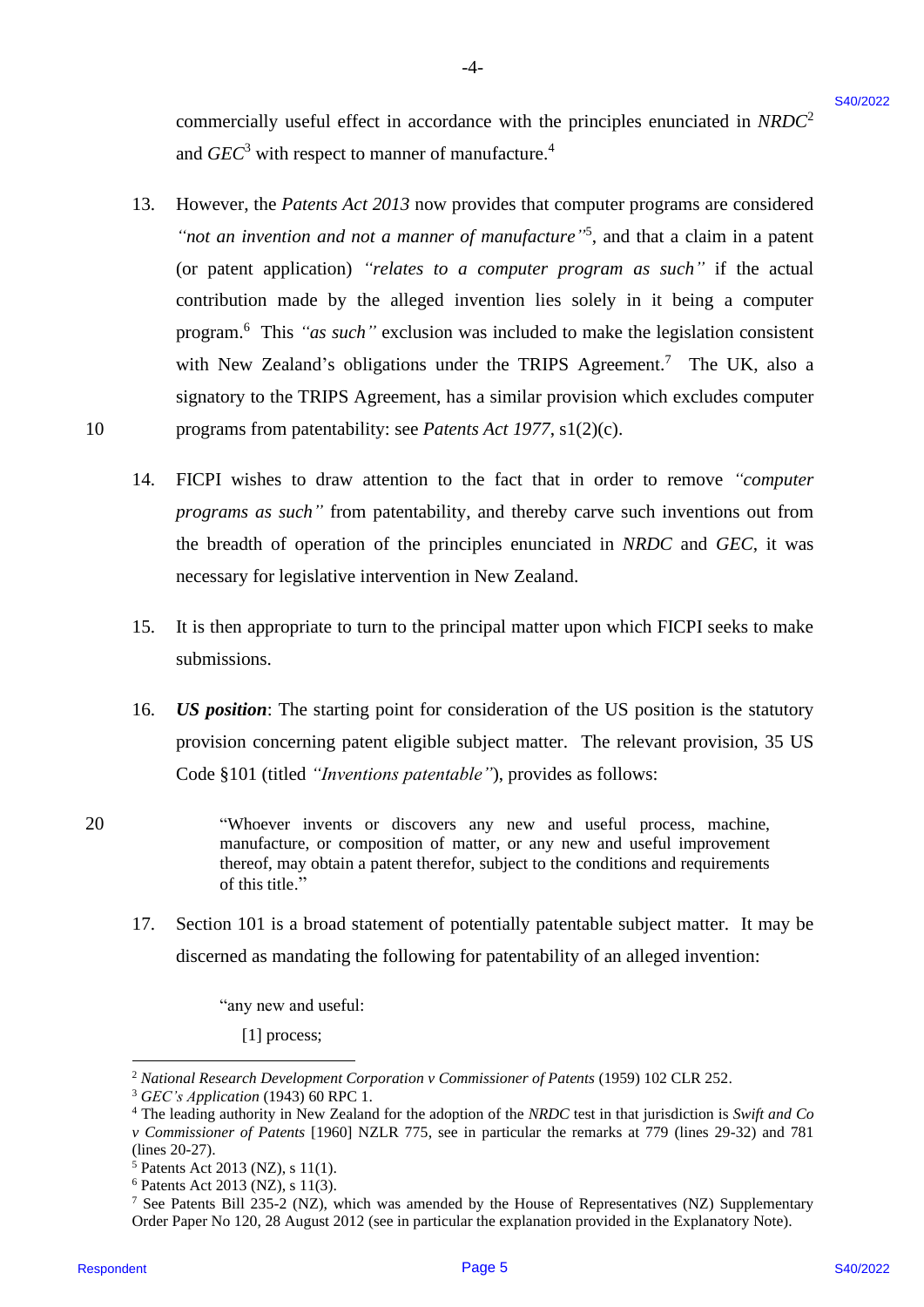[2] machine; [2] machine;

[3] article of manufacture; or [3] article of manufacture; or

[4] composition, or [4] composition, or

any new and useful improvement thereof." any new and useful improvement thereof."

- 18. It may be observed that the statute does not include 'information' or 'ideas'. Those matters fall outside the statutory definition. matters fall outside the statutory definition. 18.
- 19. Section 101 acts as a broad gatekeeper based on clearly defined prerequisites. On the Section 101 acts as <sup>a</sup> broad gatekeeper based on clearly defined prerequisites. On the face of the provision, matters concerning the merits of an invention, such as face of the provision, matters concerning the merits of an invention, such as 10 inventive step, play no part in assessing patentability. As the US Supreme Court inventive step, play no part in assessing patentability. As the US Supreme Court explained in *Diamond v Chakrabarty*: *"[t]he subject-matter provisions of the patent*  explained in Diamond v Chakrabarty: "[t]he subject-matter provisions of the patent law have been cast in broad terms to fulfill the constitutional and statutory goal of promoting 'the Progress of Science and the useful Arts.''<sup>8</sup> 19.
- 20. About ten years ago, the law of patent eligible subject matter took a stark turn in a About ten years ago, the law of patent eligible subject matter took <sup>a</sup> stark turn in a different direction by reason of the US Supreme Court's decision in *Mayo*  different direction by reason of the US Supreme Court's decision in Mayo *Collaborative Services v Prometheus Laboratories Inc.,* 566 US 66 (2012) (*Mayo*), Collaborative Services v Prometheus Laboratories Inc., 566 US 66 (2012) (Mayo), followed shortly thereafter by *Alice Corporation Pty Ltd v CLS Bank International,* followed shortly thereafter by Alice Corporation Pty Ltd v CLS Bank International, 573 US 208 (2014) (*Alice*). It is the impact of *Mayo* and *Alice* on patent practice in 573 US 208 (2014) (Alice). It is the impact of Mayo and Alice on patent practice in the US which has resulted in considerable uncertainty and confusion, which the 20 Appellant correctly describes as *"chaos"*: AS [43]. Appellant correctly describes as "chaos": AS [43]. 20.
- 21. In *Mayo*, the patents in issue concerned the use of thiopurine drugs in the treatment In Mayo, the patents in issue concerned the use of thiopurine drugs in the treatment of autoimmune diseases. The patents claimed methods of optimising therapeutic of autoimmune diseases. The patents claimed methods of optimising therapeutic efficacy for treatment of these diseases by measuring metabolites in the bloodstream in order to calibrate the appropriate dosage of thiopurine drugs. Scientists already in order to calibrate the appropriate dosage of thiopurine drugs. Scientists already understood that the levels in a patient's blood of certain metabolites, including those understood that the levels in <sup>a</sup> patient's blood of certain metabolites, including those claimed, were correlated with the likelihood that a particular dosage of a thiopurine claimed, were correlated with the likelihood that <sup>a</sup> particular dosage of <sup>a</sup> thiopurine drug could cause harm or prove ineffective. But those in the field did not know the drug could cause harm or prove ineffective. But those in the field did not know the precise correlations between metabolite levels and likely harm or ineffectiveness. precise correlations between metabolite levels and likely harm or ineffectiveness. The patents claimed processes embodying researchers' findings that identified these The patents claimed processes embodying researchers' findings that identified these 30 correlations with some precision (*Mayo* at 69-70). correlations with some precision (Mayo at 69-70). [2] anchies;<br>
[3] aleks of manulacume or<br>
[3] action (in anomalocume or  $\pi$ ) aleks of manulacume or<br> **EVALUATION** and the statistic dispersion of include "information" or "videas". Those<br>
neutrica full consider the stati 21.
	- 22. The US Supreme Court found that the claims were patent-ineligible because they set The US Supreme Court found that the claims were patent-ineligible because they set forth laws of nature – namely the relationship between concentrations of certain 22.

30

10

<sup>8</sup> *Diamond v Chakrabarty*, 447 US 303, 315 (1980) (quoting US Const art 1 § 8, cl 8). 8 Diamond v Chakrabarty, 447 US 303, 315 (1980) (quoting US Const art 1 § 8, cl 8).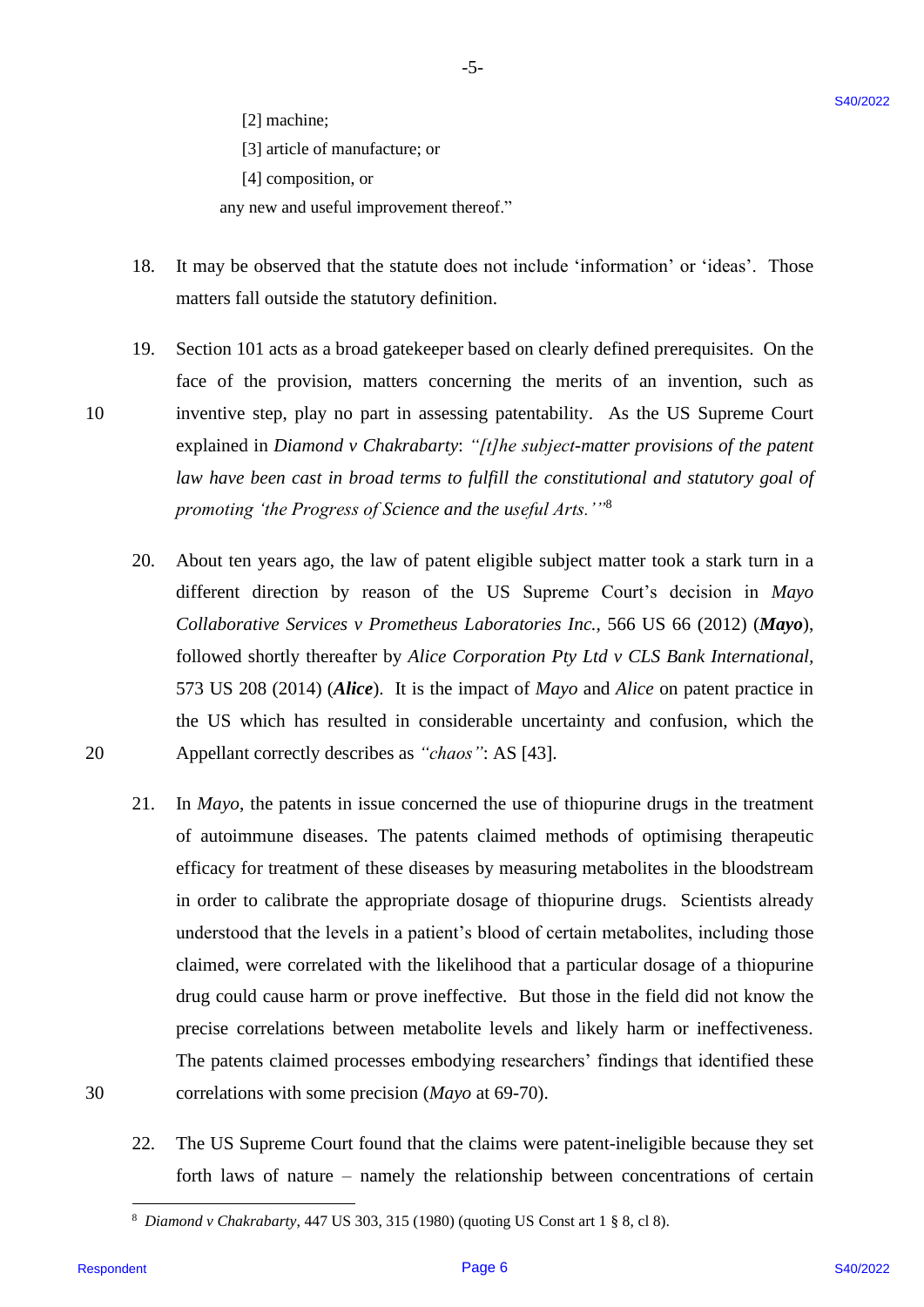metabolites in the blood and the likelihood that a dosage of thiopurine drug will metabolites in the blood andthe likelihood that <sup>a</sup> dosage of thiopurine drug will prove ineffective or cause harm (*Mayo* at 73). The US Supreme Court then analysed prove ineffective or cause harm (Mayo at 73). The US Supreme Court then analysed the elements of the claims and determined that nothing set out in the claims was the elements of the claims and determined that nothing set out in the claims was sufficient to transform the nature of the claims into a patent eligible invention (*Mayo* sufficient to transform the nature of the claims into a patent eligible invention (Mayo at 74). By this analysis, the US Supreme Court adopted a new framework for at 74). By this analysis, the US Supreme Court adopted <sup>a</sup> new framework for assessing the requirements of Section 101.

-6- -6-

- 23. Mayo/Alice test: As stated at AS [42], the US Supreme Court's interpretation of Section 101 requires a two-step test (*Alice* at 214): Section 101 requires a two-step test (Alice at 214): 23.
- "In [*Mayo*] we set forth a framework for distinguishing patents that claim laws "In [Mayo] we set forth a framework for distinguishing patents that claim laws 10 of nature, natural phenomena, and abstract ideas from those that claim patenteligible applications of those concepts. First, we determine whether the claims at issue are directed to one of those patent-ineligible concepts. If so, we then at issue are directed to one of those patent-ineligible concepts. If so, we then ask, "[w]hat else is there in the claims before us?". To answer that question, we consider the elements of each claim both individually and "as an ordered consider the elements of each claim both individually and "as an ordered combination" to determine whether the additional elements "transform the combination" to determine whether the additional elements "transform the nature of the claim" into a patent-eligible application. We have described step two of this analysis as a search for an "'inventive concept'"—i.e., an element or combination of elements that is "sufficient to ensure that the patent in practice amounts to significantly more than a patent upon the [ineligible concept] itself." amounts to significantly more than a patent upon the [ineligible concept] itself." 20 (*References omitted, emphasis added*)." (References omitted, emphasis added)."
	- 24. The Appellant rightly draws attention to the words *"inventive concept"* as part of its The Appellant rightly draws attention to the words "inventive concept" as part of its criticism of the second enquiry involving an overlap with other matters concerning criticism of the second enquiry involving an overlap with other matters concerning the merits of an invention and whether an invention is, ultimately, patentable. the merits of an invention and whether an invention is, ultimately, patentable. 24.
- 25. In *Alice*, the patents in suit related to a computerised scheme for mitigating In Alice, the patents in suit related to <sup>a</sup> computerised scheme for mitigating "settlement risk" (ie. the risk that only one party to an agreed-upon financial "settlement risk" (ie. the risk that only one party to an agreed-upon financial exchange will satisfy its obligation) (see *Alice* at 209-210). In particular, the claims exchange will satisfy its obligation) (see Alice at 209-210). In particular, the claims were designed to facilitate the exchange of financial obligations between two parties were designed to facilitate the exchange of financial obligations between two parties by using a computer system as a third-party intermediary. The intermediary created by using <sup>a</sup> computer system as <sup>a</sup> third-party intermediary. The intermediary created "shadow" credit and debit records (ie. account ledgers) that mirrored the balances in "shadow" credit and debit records (ie. account ledgers) that mirrored the balances in 30 the parties' real-world accounts at "exchange institutions" (eg. banks). The the parties' real-world accounts at "exchange institutions" (eg. banks). The intermediary updated the shadow records in real time as transactions were entered, intermediary updated the shadow records in real time as transactions were entered, allowing "only those transactions for which the parties' updated shadow records allowing "only those transactions for which the parties' updated shadow records indicated sufficient resources to satisfy their mutual obligations." At the end of the indicated sufficient resources to satisfy their mutual obligations." At the end of the day, the intermediary instructed the relevant financial institutions to carry out the day, the intermediary instructed the relevant financial institutions to carry out the "permitted" transactions in accordance with the updated shadow records, thus "permitted" transactions in accordance with the updated shadow records, thus mitigating the risk that only one party will perform the agreed-upon exchange. mitigating the risk that only one party will perform the agreed-upon exchange. metabolities in the blood and the likelihood that a dosage of thiopatine drag will<br>prove terminestries or concess that in the sign system. Can then analysed the channel of the chains and determined that nothing set out in 25.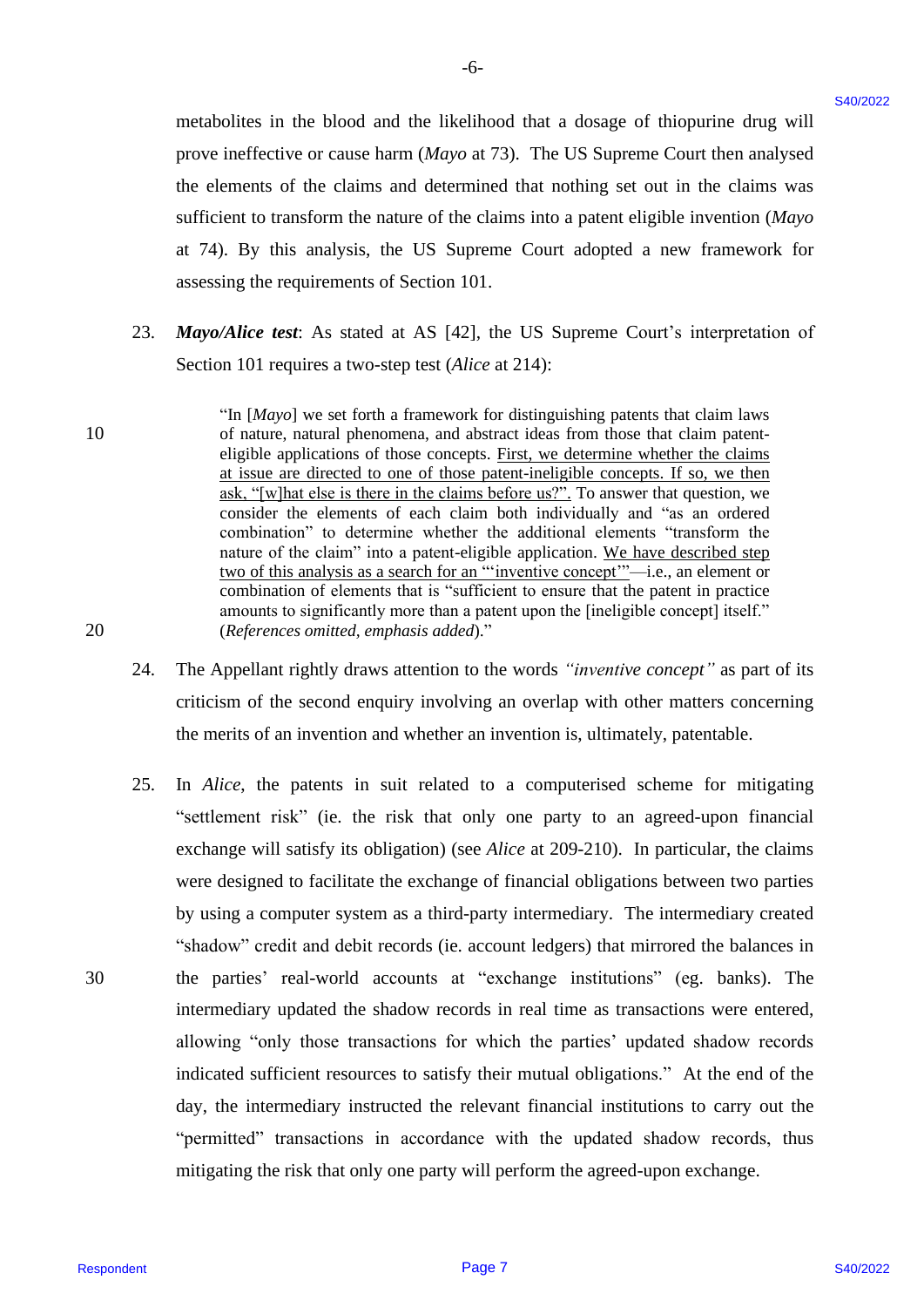26. The Court applied the framework it developed in *Mayo* to find that the claims in 26. The Court applied the framework it developed in Mayo to find that the claims in *Alice* were patent ineligible (see *Alice* at 214, 216, 222-223). In applying the first Alice were patent ineligible (see Alice at 214, 216, 222-223). In applying the first step, the Court found that the claims in *Alice* were directed to a patent-ineligible step, the Court found that the claims in Alice were directed to <sup>a</sup> patent-ineligible concept: the abstract idea of intermediated settlement, ie. the use of a third party to mitigate settlement risk (*Alice* at 216). Turning to the second step, the Court found mitigate settlement risk (Alice at 216). Turning to the second step, the Court found that the claims in issue amounted to nothing significantly more than an instruction to that the claims in issue amounted to nothing significantly more than an instruction to apply the abstract idea of intermediated settlement using some unspecified, generic apply the abstract idea of intermediated settlement using some unspecified, generic computer. This was not "*enough*" to transform an abstract idea into a patent-eligible computer. This was not "enough" to transform an abstract idea into <sup>a</sup> patent-eligible invention (*Alice* at 222-223). invention (Alice at 222-223). 26. The Court applied the framework it developed in Mayo to find that the claims in<br>
After we mean intelligible (see Micro at 244, 2022 2223), In applying the Historical page 81<br>
energy the Solution of Micro and 24. (b) 1

-7- -7-

- 10 27. *US judicial observations regarding Mayo/Alice test*: In applying the *Mayo/Alice* 10 27. US judicial observations regarding Mayo/Alice test: In applying the Mayo/Alice test, various US Courts have expressed considerable frustration as to the confused state of US law on patent eligible subject matter. Those judicial pronouncements are state of US law on patent eligible subject matter. Those judicial pronouncements are significant, and include the following in the Courts of the US Federal Circuit. significant, and include the following in the Courts of the US Federal Circuit.
	- 28. In *Axle & Mfg Inc v Neapco Holdings*  $LLC^9$ *, Moore J<sup>10</sup> (as she then was) said in* relation to *Alice*: relation to Alice:

"A disturbing amount of confusion will surely be caused by this opinion, which "A disturbing amount of confusion will surely be caused by this opinion, which stands for the proposition that claims can be ineligible as directed to a natural law stands for the proposition that claims can be ineligible as directed to anatural law even though no actual natural law is articulated in the claim or even the specification." specification."

20 29. In *Interval Licensing LLC v AOL Inc*<sup>11</sup>, Plager J<sup>12</sup> said:

"The law, as I shall explain, renders it near impossible to know with any certainty "The law, as I shall explain, renders it near impossible to know with any certainty whether the invention is or is not patent eligible. Accordingly, I also respectfully whether the invention is or is not patent eligible. Accordingly, I also respectfully dissent from our court's continued application of this incoherent body of doctrine." dissent from our court's continued application of this incoherent body of doctrine."

30. In *Athena Diagnostics*<sup>13</sup>, Lourie J<sup>14</sup> observed:

<sup>9</sup> *Am. Axle & Mfg" Inc. v. Neapco Holdings, LLC,* 966 F.3d 1347, 1357 (Fed. Cir. 2020) (Moore J, Am. Axle & Mfg,, Inc. v. Neapco Holdings, LLC, 966 F.3d 1347, 1357 (Fed. Cir. 2020) (Moore J, dissenting from denial of rehearing *en banc*). dissenting from denial ofrehearing en banc).

<sup>&</sup>lt;sup>10</sup> Chief Judge Moore (her present title) was appointed to the United States Court of Appeals for the Federal Circuit in 2006 and assumed the duties of Chief Circuit Judge on 22 May 2021. Prior to her appointment, Circuit in 2006 and assumed the duties of Chief Circuit Judge on 22 May 2021. Prior to her appointment, Moore CJ was a Professor of Law specialising in IP from 1997 to 2006 at various US law schools including Moore CJ was a Professor of Law specialising in IP from 1997 to 2006 at various US law schools including George Mason University School of Law, University of Maryland School of Law, and Chicago-Kent College George Mason University School of Law, University of Maryland School of Law, and Chicago-Kent College of Law. of Law.

<sup>&</sup>lt;sup>11</sup> Interval Licensing LLC v. AOL, Inc., 896 F.3d 1335, 1348 (Fed. Cir. 2018) (Plager J., concurring-in-part, dissenting-in-part). dissenting-in-part).

 $12$  Judge Plager was appointed to the United States Court of Appeals for the Federal Circuit in 1989. Prior to his appointment, Judge Plager served in the Executive Office of Presidents Reagan and Bush and as his appointment, Judge Plager served in the Executive Office of Presidents Reagan and Bush and as Counselor to the Under Secretary of the United States Department of Health and Human Services. Before Counselor to the Under Secretary of the United States Department of Health and Human Services. Before coming to Washington, Judge Plager was Dean and Professor at the Indiana University School of Law; coming to Washington, Judge Plager was Dean and Professor at the Indiana University School of Law; Professor, Faculty of Law, at the University of Illinois; and Professor, Faculty of Law, at the University of Florida, as well as visiting professor at Stanford University, University of Wisconsin, and Cambridge Florida, as well as visiting professor at Stanford University, University of Wisconsin, and Cambridge University, England. University, England.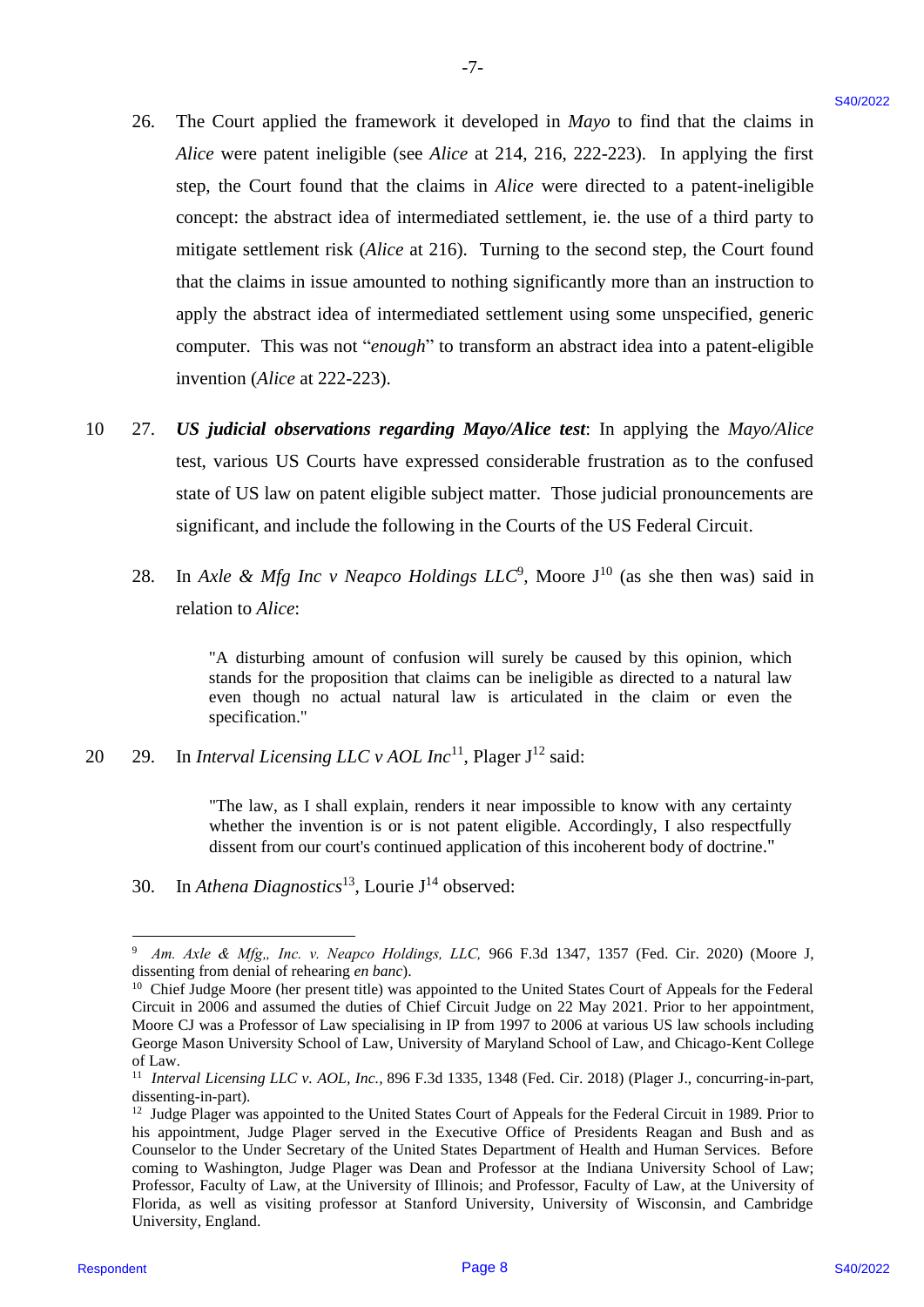"The laws of anticipation, obviousness, indefiniteness, and written description provide other filters to determine what is patentable. But we do not write here on a provide other filters to determine what is patentable. But we do not write here on a clean slate; we are bound by Supreme Court precedent…. Accordingly, as long as clean slate; we are bound by Supreme Court precedent.... Accordingly, as long as the Court's precedent stands, the only possible solution lies in the pens of claim the Court's precedent stands, the only possible solution lies in the pens of claimdrafters or legislators. We are neither." drafters or legislators. We are neither."

-8- -8-

31. In *Ariosa Diagnostics, Inc. v. Sequenom, Inc*<sup>15</sup>, Linn J<sup>16</sup> said:

"But for the sweeping language in the Supreme Court's *Mayo* opinion, I see no "But for the sweeping language in the Supreme Court's Mayo opinion, I see no reason, in policy or statute, why this breakthrough invention should be deemed patent ineligible." patent ineligible."

- 10 32. Two further non-judicial statements ought be noted. In relation to a Senate sub-10 32. Two further non-judicial statements ought be noted. In relation to <sup>a</sup> Senate subcommittee hearing held in 2019 regarding intellectual property laws in the US, the committee hearing held in 2019 regarding intellectual property laws in the US, the following was said from two eminently experienced perspectives in relation to the test for patent eligible subject matter since Mayo/Alice. The Hon Paul R Michel (ret'd Chief Judge of the United States Court of Appeals for the Federal Circuit<sup>17</sup>) said: *"If I, as a judge with 22 years of experience deciding patent cases on the* said: "If I, as a judge with 22 years of experience deciding patent cases on the *Federal Circuit's bench, cannot predict outcomes based on case law, how can we*  Federal Circuit's bench, cannot predict outcomes based on case law, how can we expect patent examiners, trial judges, inventors and investors to do so?"<sup>18</sup> Additionally, the Hon David Kappos (former USPTO Director<sup>19</sup>) said: "Our current *patent eligibility law truly is a mess. The Supreme Court, Federal Circuit, district* patent eligibility law truly is a mess. The Supreme Court, Federal Circuit, district 20 *courts, and USPTO are all spinning their wheels on decisions that are*  20 courts, and USPTO are all spinning their wheels on decisions that are *irreconcilable, incoherent, and against our national interest."* <sup>20</sup> irreconcilable, incoherent, and against our national interest." <sup>20</sup> The last of antiality the bosonic interlulent and within the controller of the set of the set of the set of the set of the set of the set of the set of the set of the set of the set of the set of the set of the set of the
	- 33. *Academic writing confirming confused state of US law*: The expressions of 33. Academic writing confirming confused state of US law: The expressions of frustration by US Courts have been echoed in academic writings on the confused frustration by US Courts have been echoed in academic writings on the confused state of US law. US academics have been highly critical of the *Mayo/Alice* test. state of US law. US academics have been highly critical of the Mayo/Alice test.

<sup>13</sup> *Athena Diagnostics,* 927 F.3d at 1334 (Lourie J., concurring in denial of rehearing *en banc*). 3° Athena Diagnostics, 927 F.3d at 1334 (Lourie J., concurring in denial of rehearing en banc).

<sup>&</sup>lt;sup>14</sup> Judge Lourie was appointed to the United States Court of Appeals for the Federal Circuit in 1990. Prior to his appointment, Judge Lourie was Vice President, Corporate Patents and Trademarks and Associate General his appointment, Judge Lourie was Vice President, Corporate Patents and Trademarks and Associate General Counsel at SmithKline Beecham Corporation. Counsel at SmithKline Beecham Corporation.

<sup>&</sup>lt;sup>15</sup> Ariosa Diagnostics, Inc. v. Sequenom, Inc., 788 F.3d 1371, 1381 (Fed. Cir. 2015) (Linn J., concurring).

<sup>&</sup>lt;sup>16</sup> Judge Linn was appointed to the United States Court of Appeals for the Federal Circuit in 1999. Prior to his appointment, Judge Linn was a partner and practice group leader at Foley and Lardner from 1997 to 1999 and a partner and head of the intellectual property department of Marks and Murase from 1977 to 1997. and a partner and head of the intellectual property department of Marks and Murase from 1977 to 1997. Judge Linn also served as a Patent Examiner from 1965 to 1968. Judge Linn also served as a Patent Examiner from 1965 to 1968.

<sup>&</sup>lt;sup>17</sup> The Hon. Paul R. Michel was appointed to the United States Court of Appeals for the Federal Circuit in 1988. He served as Chief Judge from 2004 to 2010, and retired on 31 May 2010.

<sup>&</sup>lt;sup>18</sup> Hearing Before the Subcomm. on Intellectual Property of the S. Comm. on the Judiciary, 116<sup>th</sup> Cong. (2019) (statement of Hon. Paul R. Michel). (2019) (statement of Hon. Paul R. Michel).

<sup>&</sup>lt;sup>19</sup> The Hon. David J. Kappos served as Under Secretary of Commerce for Intellectual Property and Director of the U.S. Patent and Trademark Office (USPTO) from 2009 to 2013. of the U.S. Patent and Trademark Office (USPTO) from 2009 to 2013.

<sup>&</sup>lt;sup>20</sup> Hearing Before the Subcomm. on Intellectual Property of the S. Comm. on the Judiciary, 116<sup>th</sup> Cong. (2019) (statement of David J. Kappos). (2019) (statement of David J. Kappos).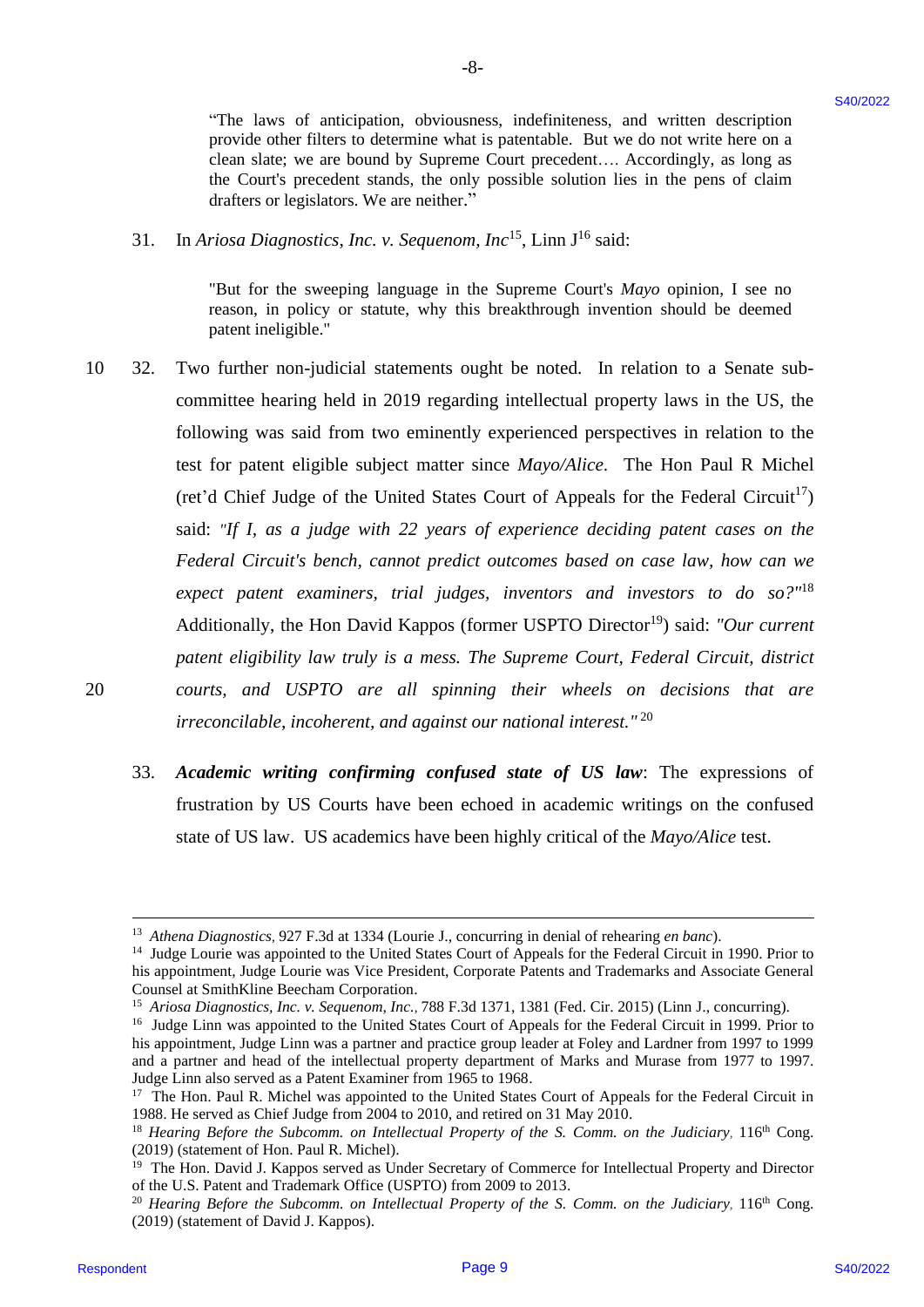34. An authoritative critic is Professor David O. Taylor<sup>21</sup> who has written extensively<sup>22</sup> about the negative impact of the *Mayo/Alice* test. Professor Taylor's statement about the negative impact of the Mayo/Alice test. Professor Taylor's statement below with reference to *Alice* (and  $Bilski<sup>23</sup>$ ) serves as a convenient and useful example of the views commonly expressed in US academic literature: example of the views commonly expressed in US academic literature:

-9- -9-

"Notably, the Supreme Court struggled to identify why the claims at issue were "Notably, the Supreme Court struggled to identify why the claims at issue were directed to abstract ideas. All the Court could do was summarize its precedent and then directed to abstract ideas. All the Court could do was summarize its precedent and then conclude that the claim was directed to an abstract idea. Even worse, as already conclude that the claim was directed to an abstract idea. Even worse, as already described, only by ignoring claim limitations has the court concluded that a claim described, only by ignoring claim limitations has the court concluded that a claim merely describes a natural law, physical phenomenon, or abstract idea. Particularly merely describes a natural law, physical phenomenon, or abstract idea. Particularly 10 with respect to the abstract idea exception, this logic is circular. It is hardly surprising with respect to the abstract idea exception, this logic is circular. It is hardly surprising that an abstraction of the actual claim language is found to be abstract."  $^{24}$ 

35. In similar vein he observed later in the same paper (at p235): 35. In similar vein he observed later in the same paper (atp235):

"Ironically, while the underlying policies have been confused and the proper "Tronically, while the underlying policies have been confused and the proper analysis of patent eligibility under the Supreme Court's recent precedent lacks analysis of patent eligibility under the Supreme Court's recent precedent lacks administrability, the result of all this confusion is seemingly clear: the result administrability, the result of all this confusion is seemingly clear: the result seems to be that, when challenged, patent applications and issued patents in certain technology areas (software and biotechnology most prominently) certain technology areas (software and biotechnology most prominently)probably do not satisfy the requirement of eligibility. This is because of the two probably do not satisfy the requirement of eligibility. This is because of the two overarching problems with the current test governing eligibility, the unfettered overarching problems with the current test governing eligibility, the unfettered 20 access the test provides to the smorgasbord of supporting policies justifying access the test provides to the smorgasbord of supporting policies justifying different limits on patentability, and the test's subjective nature." different limits on patentability, and the test's subjective nature."

36. Administrability refers to the extent to which a judicial test is able to be applied in Administrability refers to the extent to whichajudicial test is able to be applied in practice by, for example, other Courts, examiners of the US Patent & Trade Marks practice by, for example, other Courts, examiners of the US Patent & Trade Marks Office (**USPTO**), and patent practitioners. Consistent with FICPI's experience, Office (USPTO), and patent practitioners. Consistent with FICPI's experience, Professor Taylor has observed: Professor Taylor has observed: 36.

"The outcry for more clarity and guidance, regarding the governing test for "The outcry for more clarity and guidance, regarding the governing test for eligibility in particular, has been deafening. Indeed, one of the most significant problems with the current approach to patent eligibility is its lack of problems with the current approach to patent eligibility is its lack of 30 administrability."<sup>25</sup>

37. *Concerns held by FICPI members in the US regarding Alice/Mayo test*: Prior to Concerns held by FICPI members in the US regarding Alice/Mayo test: Prior to the *Mayo/Alice* cases there were only a handful of precedential Federal Circuit the Mayo/Alice cases there were only <sup>a</sup> handful of precedential Federal Circuit decisions on patent eligible subject matter. However, in the ten-year period between decisions on patent eligible subject matter. However, in the ten-year period between 2009 and 2019, CET 6 is aware that there have been 129 precedential decisions on 2009 and 2019, CET 6 is aware that there have been 129 precedential decisions on abstract idea, 12 decisions on law of nature, and 2 decisions on natural phenomenon. abstract idea, 12 decisions on law of nature, and 2 decisions on natural phenomenon. FICPI regards that this data reveals the significant uncertainty that has occurred since FICPI regards that this data reveals the significant uncertainty that has occurred since 34. An authorisative critic is Professor David O. Taylor<sup>1</sup> who has written extensively<br>
about the tegritors were drift to Moyother ent. Professor Traylor's statement<br>
below with reference to Afree (and *BrbM*<sup>24</sup>) acrees 37.

20

30

<sup>21</sup> Southern Methodist University, Dedman School of Law and Director of the Tsai Center for Law, Science <sup>21</sup> Southern Methodist University, Dedman School of Law and Director of the Tsai Center for Law, Science and Innovation. and Innovation.

<sup>22</sup> For example, "*Amending Patent Eligibility"*, 50 U.C. Davis Law Review 2149 (2017), "*Patent Eligibility and Investment*", 41 Cardozo Law Review 2019 (2020). <sup>22</sup> For example, "Amending Patent Eligibility", 50 U.C. Davis Law Review 2149 (2017), "Patent Eligibility" and Investment", 41 Cardozo Law Review 2019 (2020).

<sup>23</sup> *Bilski v Kappos*, 561 US 593 (2010). 3 Bilski v Kappos, 561 US 593 (2010).

<sup>&</sup>lt;sup>24</sup> "Confusing Patent Eligibility", 84 Tennessee Law Review 157 (2016) at p230.

 $25$  Ibid at p235.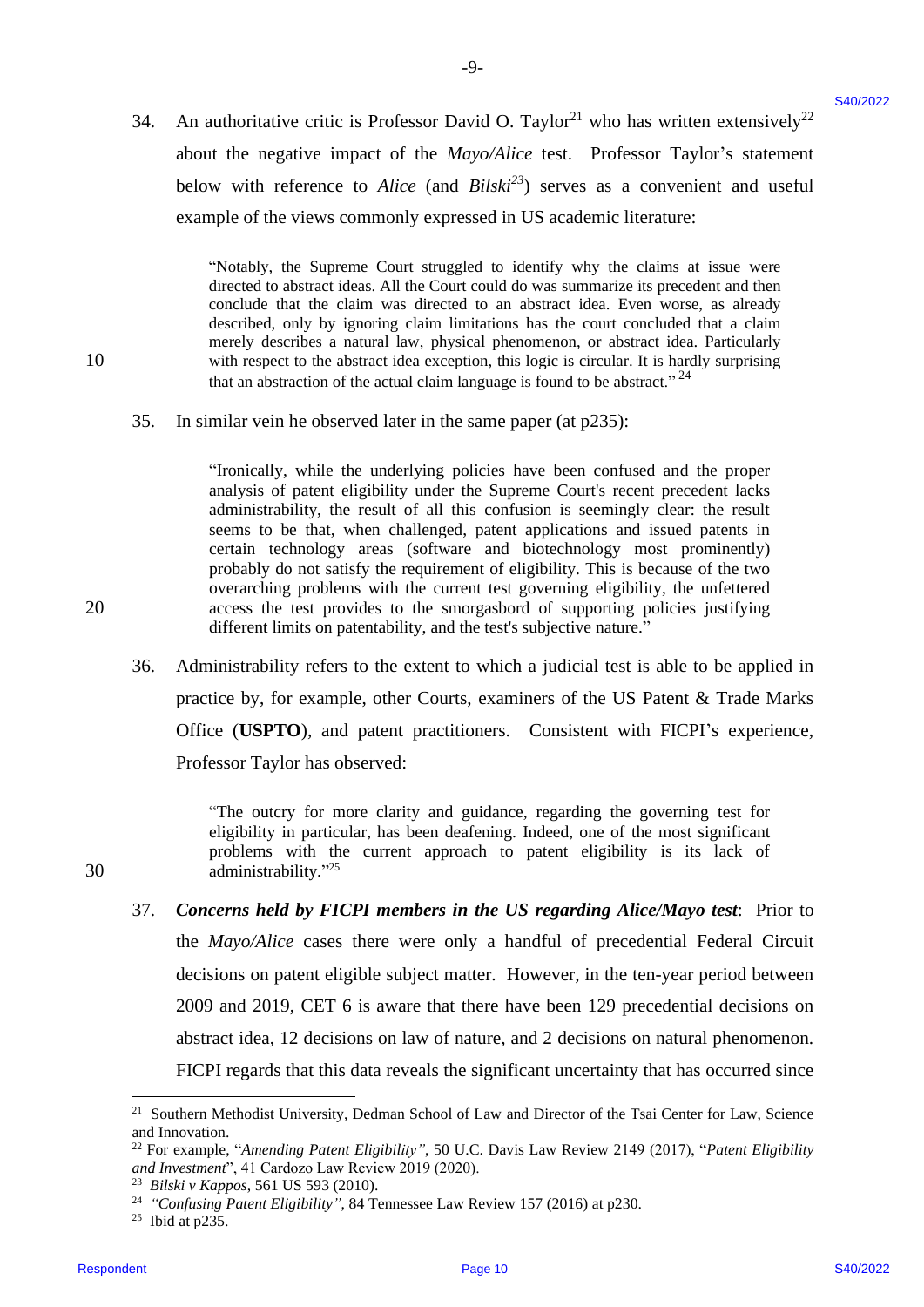the *Mayo/Alice* decisions, which has led to an exponential increase in litigation on the issue of patent eligible subject matter. the issue of patent eligible subject matter.

-10- -10-

- 38. In CET 6's experience since the *Mayo/Alice* decisions, US practitioners regard the In CET 6's experience since the Mayo/Alice decisions, US practitioners regard the two US Supreme Court decisions as having conflated obviousness with patent two US Supreme Court decisions as having conflated obviousness with patent eligibility. Particularly in the application of step two of the *Alice* test by both the Courts and also by examiners at the USPTO, US practitioners have found decisions Courts and also by examiners at the USPTO, US practitioners have found decisions to appear to turn largely on whether the decision-maker considers an alleged to appear to turn largely on whether the decision-maker considers an alleged invention to have inventive merit, or not. That has led to a large body of case law invention to have inventive merit, or not. That has led to a large body of case law from which it has not been possible to discern a clear objective standard. from which it has not been possible to discern <sup>a</sup> clear objective standard. 38.
- 10 39. With respect to computer-implemented inventions, US practitioners consider the With respect to computer-implemented inventions, US practitioners consider the application in practice of step two of the *Alice* test does not properly recognise the extent to which computers have assumed prevalence in the implementation of extent to which computers have assumed prevalence in the implementation of innovations. In that way, computer-implemented technologies have become innovations. In that way, computer-implemented technologies have become regarded in practice as extremely difficult to patent. FICPI considers this has regarded in practice as extremely difficult to patent. FICPI considers this has adversely impacted the development of innovations in the US in fields where adversely impacted the development of innovations in the US in fields where computer-implemented technologies are used (which FICPI considers to be most computer-implemented technologies are used (which FICPI considers to be most fields these days). fields these days). 10-39.
- 40. *Concerns held by FICPI members regarding Aristocrat*: In its review of 40. Concerns held by FICPI members regarding Aristocrat: In its review of international decisions as part of its work, CET 6 has considered the two step test set international decisions as part of its work, CET 6 has considered the two step test set 20 out in the decision of Middleton and Perram JJ in *Aristocrat* (at [26]-[27]). CET 6's assessment of the *Aristocrat* test is that, in practice, it is highly likely to have the assessment of the Aristocrat test is that, in practice, it is highly likely to have the same chilling effect on innovation in Australia as has been experienced in the US same chilling effect on innovation in Australia as has been experienced in the US with respect to the *Mayo/Alice* test. By restricting patentable computer-implemented with respect to the Mayo/Alice test. By restricting patentable computer-implemented inventions to those able to be described as an *"advance in computer technology"* inventions to those able to be described as an "advance in computer technology" (*Aristocrat* at [26]), the *Aristocrat* test risks excluding many (and likely (Aristocrat at [26]), the Aristocrat test risks excluding many (and likely all) *applications* of computer technology in different fields. Many cutting-edge all) applications of computer technology in different fields. Many cutting-edge inventions involve innovative uses for computing, such as applying artificial inventions involve innovative uses for computing, such as applying artificial intelligence to medicine or analytics, and in the control of manufacturing processes. The *Aristocrat* test, when applied, will almost always exclude such inventions from The Aristocrat test, when applied, will almost always exclude such inventions from 30 patentability. Further, it is expected that the requirement to show an *"advance"* in patentability. Further, it is expectedthat the requirement to show an "advance" in computer technology is susceptible to the same sorts of inconsistencies amongst decision-makers that perpetuate in the administrability of the *Mayo/Alice* test in the decision-makers that perpetuate in the administrability of the Mayo/Alice test in the US. US. the MoywAthre decisions, which has led to an exponential increase in Istigation on<br>
the issue of purer steps the material continue of the experimental increase in the control of the CF of S-sepectron of the absolute condi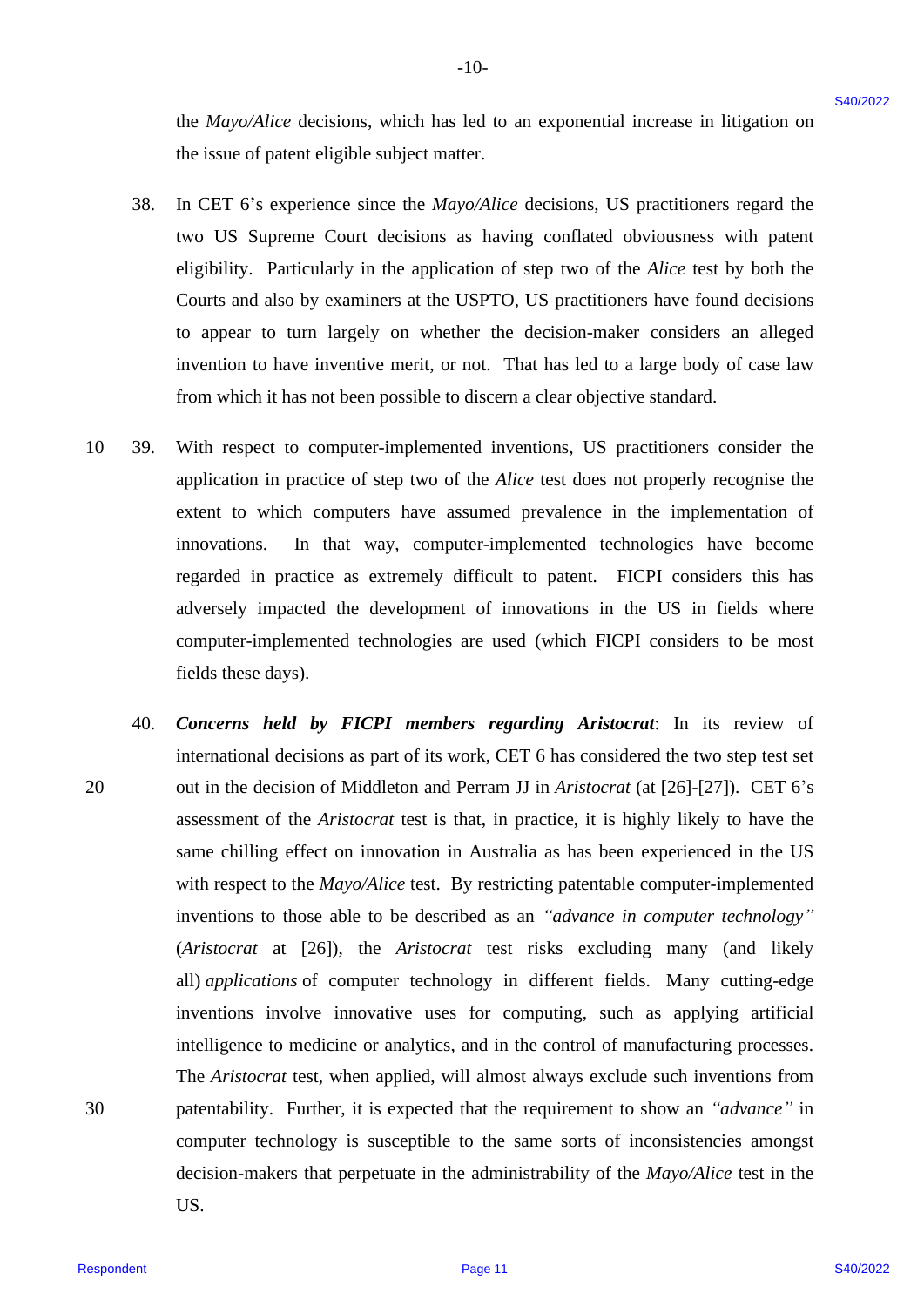41. FICPI is therefore very concerned that the *Aristocrat* test will, in practice in FICPI is therefore very concerned that the Aristocrat test will, in practice in Australia, lead to a similar state of confusion and chaos to that which is found in the Australia, lead to a similar state of confusion and chaos to that which is found in the US by reason of the *Mayo/Alice* test. US by reason of the Mayo/Alice test. 41.

 $-11-$ 

- 42. *Conclusion*: FICPI submits that the abovementioned matters galvanise the Conclusion: FICPI submits that the abovementioned matters galvanise the Appellant's submission that the US law on patent eligible subject is not an Appellant's submission that the US law on patent eligible subject is not an appropriate reference point for considering the issues arising in the appeal. appropriate reference point for considering the issues arising in the appeal. 42.
- 43. FICPI is unaware of any jurisdiction other than Australia which provides a two step FICPI is unaware of any jurisdiction other than Australia which provides <sup>a</sup> two step test devised for determining the patentability computer-implemented technologies test devised for determining the patentability computer-implemented technologies (which includes a requirement to show *"an advance in computer technology"* ), (which includes a requirement to show "an advance in computer technology" ), 10 being a distinctly different test to that which is applied for inventions in other fields of endeavour. In FICPI's view, the *Aristocrat* test puts Australia out of step with every other jurisdiction around the world. every other jurisdiction around the world. 41. FICPI is therefore very concerned that the Aristopart test will, in practice in Aristopart (set with the formula of the Hermannic US by reason of the Moyel interest and then to the help is the state of containing the 43.
	- 44. FICPI submits the Appellant's appeal should be allowed. FICPI submits the Appellant's appeal should be allowed. 44,

#### **Part V**: Part V:

45. FICPI is willing, but does not seek, to be heard at the appeal hearing. If the Court 45. FICPI is willing, but does not seek, to be heard at the appeal hearing. If the Court would wish to hear from FICPI, it estimates that approximately 20 minutes would be required for its oral argument. required for its oral argument.

Dated: 4 May 2022 Dated: 4 May 2022

20 20

.................................. **Andrew Fox SC** Andrew Fox SC **Counsel for the Intervener** Counsel for the Intervener Telephone: (02) 8066 6154 Telephone: (02) 8066 6154 Email: [andrew.fox@5wentworth.com](mailto:andrew.fox@5wentworth.com) Email: andrew.fox@5wentworth.com